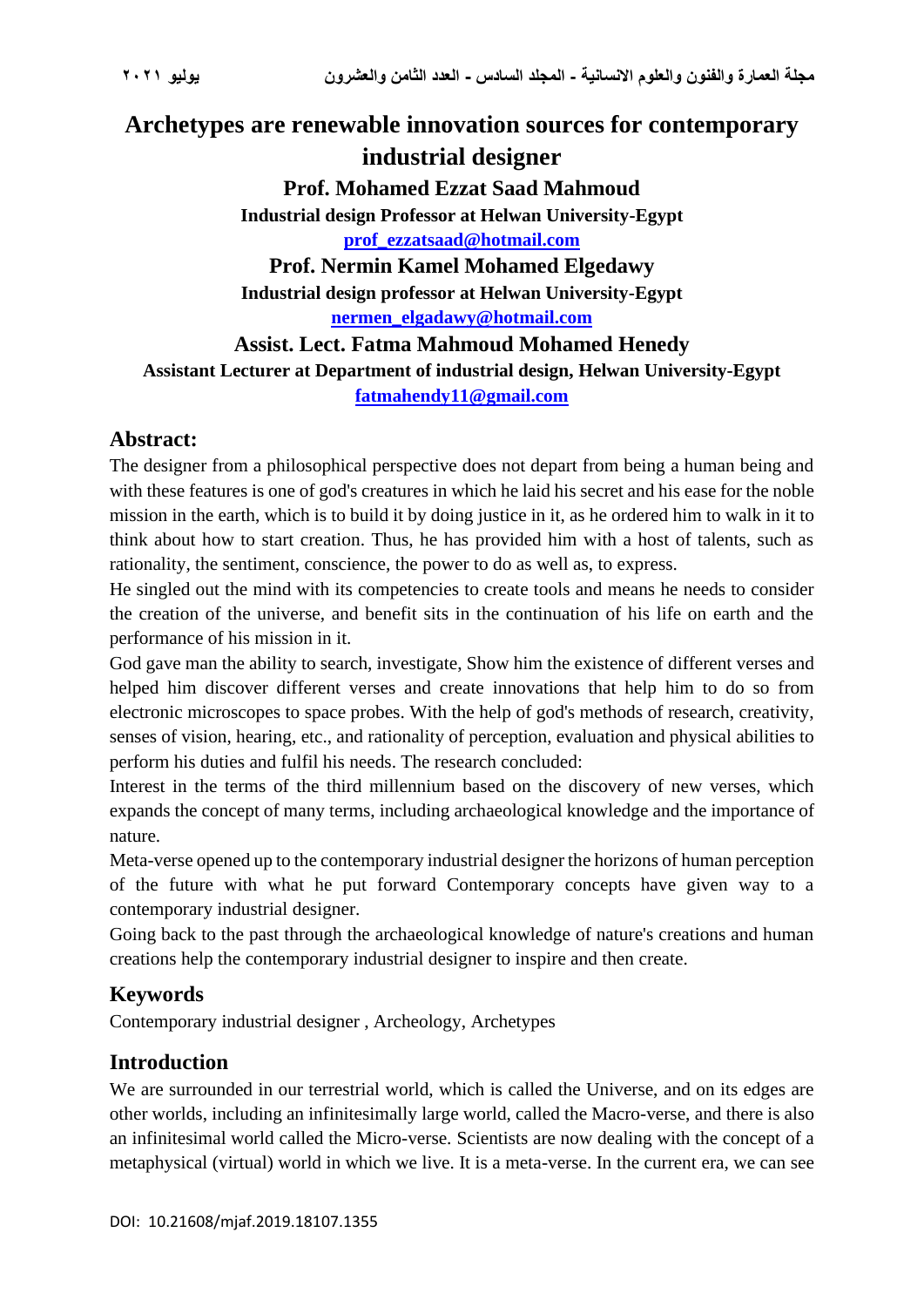these worlds and study and research them. This is what prompted us to question the extent of this change in our sensory perceptions. The innovations of technology such as microscopes, probes and electronic computers have contributed to expanding the framework of our natural senses, and carried us on unique journeys from our own world to those strange parallel worlds, down to the smallest elements in creation and up to the largest. . Accordingly, we have not been able until the moment we live to know all the dimensions of the universe in which we live. Or, as Albert Einstein put it:

#### **"Beyond our perceptual perception, we may find hidden worlds of which we are not even aware."**

# **Results:**

• With the beginning of the third millennium, there are terms that have changed based on technological development and the discovery of new worlds that man was not aware of (the world of the micro-verse, the world of the macro-verse, the world of the meta-verse), which represents an addition to the known world; Inspiration from nature is one of the most important concepts that expanded after the emergence of these worlds so that archaeological knowledge is the widest and most comprehensive source of inspiration in the field of contemporary industrial design.

• The world of the meta-verse opened up to the contemporary industrial designer the horizons of human perception of the future, with new contemporary and futuristic concepts he presented that lead to the emergence of sources of inspiration that gave way to more designs and innovations that can be created by humans.

• Returning to the past through archaeological knowledge of nature's creations and human creations helps the contemporary industrial designer to draw inspiration from the past and then jump into the future directly. And apply the philosophy of creativity that supports the transformation directly from the crisis situation to the hoped-for situation.

# **Recommendations:**

• Reviewing the systems, processes and concepts of industrial designer education to align with the inputs of the third millennium to prepare a contemporary industrial designer.

• Attention must be paid to changing the concepts and terminology of the second millennium in line with the repercussions of the third millennium, taking into account any new change in the coming decades, and then studying new concepts in each era.

• Interest in archeology as a science that contributes in all its dimensions and archetypes to the inspiration of the contemporary industrial designer.

• Interest in the micro-verse, the macro-verse, and the meta-verse as sources of inspiration in the field of industrial design.

# **References:**

• Saad, Mohamed Ezzar, 1955, Al Nafee fe manabee altasmeem fe nor al quraan alkareem, Egypt.

• Wahba, Mourad, 1996, Falsafet Alebdaa, Dar el alam el thaleth, Cairo, Egypt.

• Mahmoud, Rehab, 2017, Etegahat moasera, fe toroe el tasmem fe doe mo3tayat el alfya al thaletha, PhD, Helwan, Ehypt.